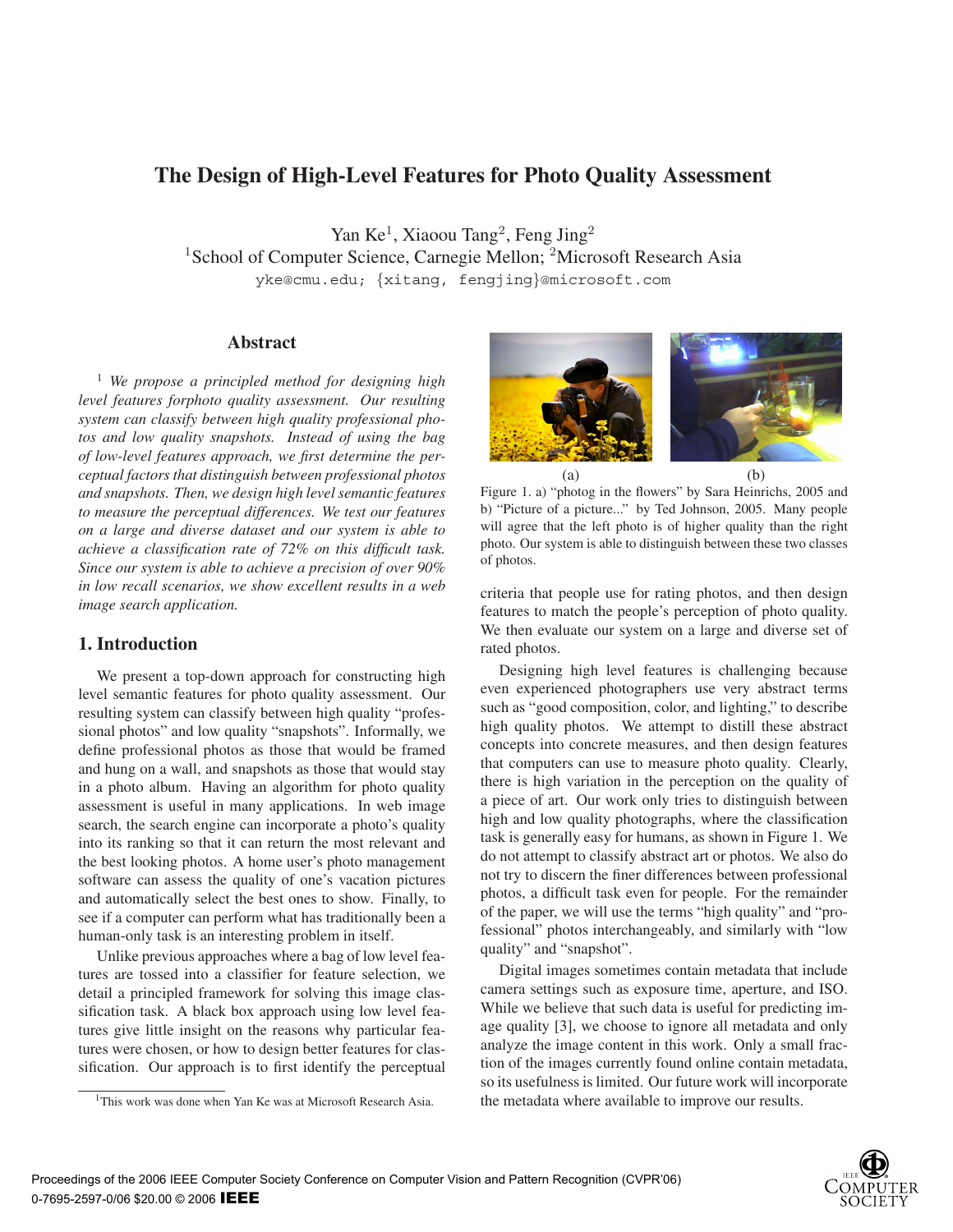## **2. Related Work**

There are a lot of previous works on two-class photo classification. For example, images are classified as photos or graphics [2, 7], taken indoors or outdoors [9, 14], city or landscape [18], photos or paintings [4], and real or rendered photo [10]. Unlike previous work, where the two classes are well defined, we try to solve a much more difficult problem. Our two classes, high and low quality photos, are subjectively defined with high variations in ratings, and it is not obvious as to what kind of features could be used to differentiate the classes.

Initial work on image quality assessment required the original undistorted image to assess the quality of the degraded image [5, 19]. The low quality image is typically degraded by compression or simple noise models. Subsequently, there has been work on directly estimating the quality of a single image [8, 13, 15]. Unlike our work, these previous work only focused on the quality degradation caused by JPEG compression artifacts. Instead of only looking at the possible low-level distortions that *degrades* an image, we also look at the semantic qualities that make a photo look *good*.

The closest related work is by Tong *et al*. where the authors also try to classify photos as professional or snapshots [17]. There are several limitations in their work. First, because they used the Corel image database, their dataset is fairly homogeneous and therefore it is easy to separate the two classes. Second, they did not analyze the qualities that distinguish professional photos from snapshots and which features are useful for classification. They simply collected a large set of low level features from the image retrieval literature and exhaustively combined them with a standard set of learning algorithms for classification. In fact, they call their own method a "black box" approach. Consequently, their work did not offer insight on intrinsic difficulties of this problem or how to design better features for classification. We will address all of these limitations in our work.

## **3. What makes a high quality photo?**

Before we can design features to assess a photo's quality, we must determine the perceptual criteria that people use to judge photos. We interviewed professional and amateur photographers and non-photographers, and asked them to list, as precisely as possible, the differences between professional photos and snapshots. In addition, we researched photography books [6, 12] to see what techniques are often used by professional photographers to raise their quality of work. We found three distinguishing factors between the two types of photos: *simplicity, realism*, and basic photographic technique.

**Simplicity.** The general consensus among the people we interviewed as to the most distinguishing factor is that professional photos are *simple*. They are simple in that it is obvious what one should be looking at, *i.e*., it is easy to separate the subject from the background. Snapshots, on the other hand, are often unstructured, busy, and filled with clutter. As illustrated in Figure 1b, it is not obvious what the photo's subject is. There are many ways for professionals to isolate the subject from the background, some of which we discuss below:

- *Background out of focus.* By widening the lens aperture, the photographer is able to blur the background but keep the subject in focus, as in Figure 2a.
- *Color contrast.* The photographer can make the subject pop out by choosing complementary colors for the subject and background, as in Figure 2b. The background typically has very few colors.
- *Lighting contrast.* The photographer can also isolate the subject by increasing the contrast between the subject and the background, as in Figure 2c.

**Realism.** Another quality that differentiates the two classes is that snapshots look "real" while professional photos look "surreal." Snapshots often depict everyday objects in everyday settings and they capture exactly what the eye sees. Professional photographers, on the other hand, use a wide range of techniques to make their photos atypical and stand out from the snapshots. We list some of the techniques below:

- *Color palette.* Professional photographers are very deliberate in the lighting conditions they choose to photograph under. They might choose to shoot during specific times of the day, *e.g*. morning or dusk, to make the scene look different, as in Figure 3a. Further, they might use colored filters to adjust the color balance, to make the sky bluer, or to make the sunset more brilliant. Finally, the photographers are also careful in the color selection of the scene, for example pairing complementary colors together. Non-photographers taking snapshots, however, will normally take pictures outdoors during the middle of the day, as in Figure 3b, or indoors with a flash. Their scenes will be a mix of random colors and patterns. Therefore, the color palette seen in professional photos and snapshots are likely to be very different.
- *Camera settings.* Most non-photographers use pointand-shoot cameras in the "auto" mode when they take snapshots. The focal length, aperture, and shutter speeds will be in very predictable ranges. Professional photographers will adjust these settings to show different perspectives and create different moods in a photo. For example, a photographer might use a long shutter speed when capturing a waterfall to give it a misty look and a calm feeling, as in Figure 4. While the camera settings can be directly read from the image's metadata, it might be possible to infer the settings when the metadata do not exist.

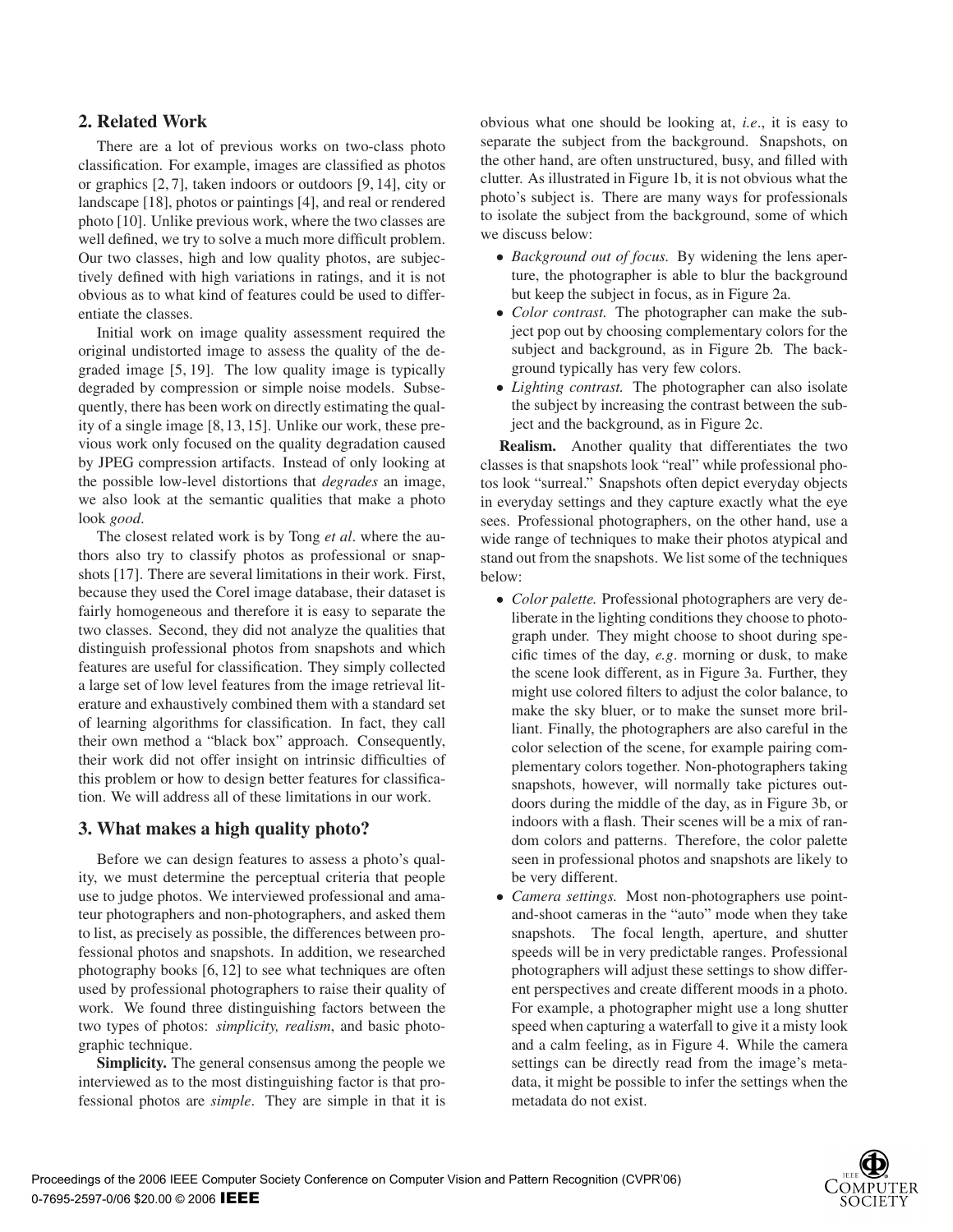

Figure 2. a) "Look Into" by Josh Brown, 2005. b) "Waiting in line!" by Imapix, 2005. c) "alien flower" by Josef F. Stuefer, 2005. Photographers uses many techniques to clearly separate the subject from the background. Some techniques include a) blurring the background, b) using complementary colors (yellow flower against the blue sky), and c) increasing the contrast.



Figure 3. a) "Golden Gate Bridge at Sunset" by Buzz Andersen, 2005 and b) "Golden Gate 3" by Justin Burns, 2005. The lighting conditions during sunset makes the left photo look better than the right photo, which was taken during the day.

• *Subject matter.* An image's subject matter and object pose may be one of the most distinguishing factors between professional photos and snapshots. For example, when professional photographers take pictures of ordinary objects, they usually compose them in unusual poses, or in unusual settings. Although many non-photographers take snapshots of flowers, few will take a picture of a flower from below using the plain blue sky as the background, as shown in Figure 2b. If we can determine that the subject matter or object pose is "unusual", we may be able to conclude that the photo is by a professional. Unfortunately, this is presently infeasible since it requires general object recognition to be solved.

**Basic Techniques.** There are certain factors that degrade the quality of a photo irrespective of the photo content. We list them below:

• *Blur.* It is extremely rare for an entire photo taken by a professional to be blurry. It is often the result of poor technique, *e.g*. camera shake, or poor equipment, *e.g*.



Figure 4. "Somewhere Only We Know Prt2" by Aki Jinn, 2005. The photographer used a long shutter speed to smooth the flow of water. A snapshot using a standard shutter speed would create a very different photo.

low quality lens.

• *Contrast.* Professional photos typically have higher contrast than snapshots. Low contrast photos look washed out, and therefore one of their first steps in enhancing a photograph is to increase the contrast so that all 8-bit gray levels between 0 and 255 are used. Nonphotographers who use point-and-shoot cameras often end up with low contrast photos due to poor equipment.

### **4. Proposed Features**

Given that we now understand the high level differences between professional photos and snapshots, we propose the following features for classification. Each of the features was carefully chosen to measure some aspect of the criteria listed in the previous section.

### **4.1. Spatial Distribution of Edges**

We compute the spatial distribution of the high frequency edges of an image to try to capture its *simplicity*. Since snapshots often have cluttered backgrounds, we expect the edges to be uniformly distributed in the image. In profes-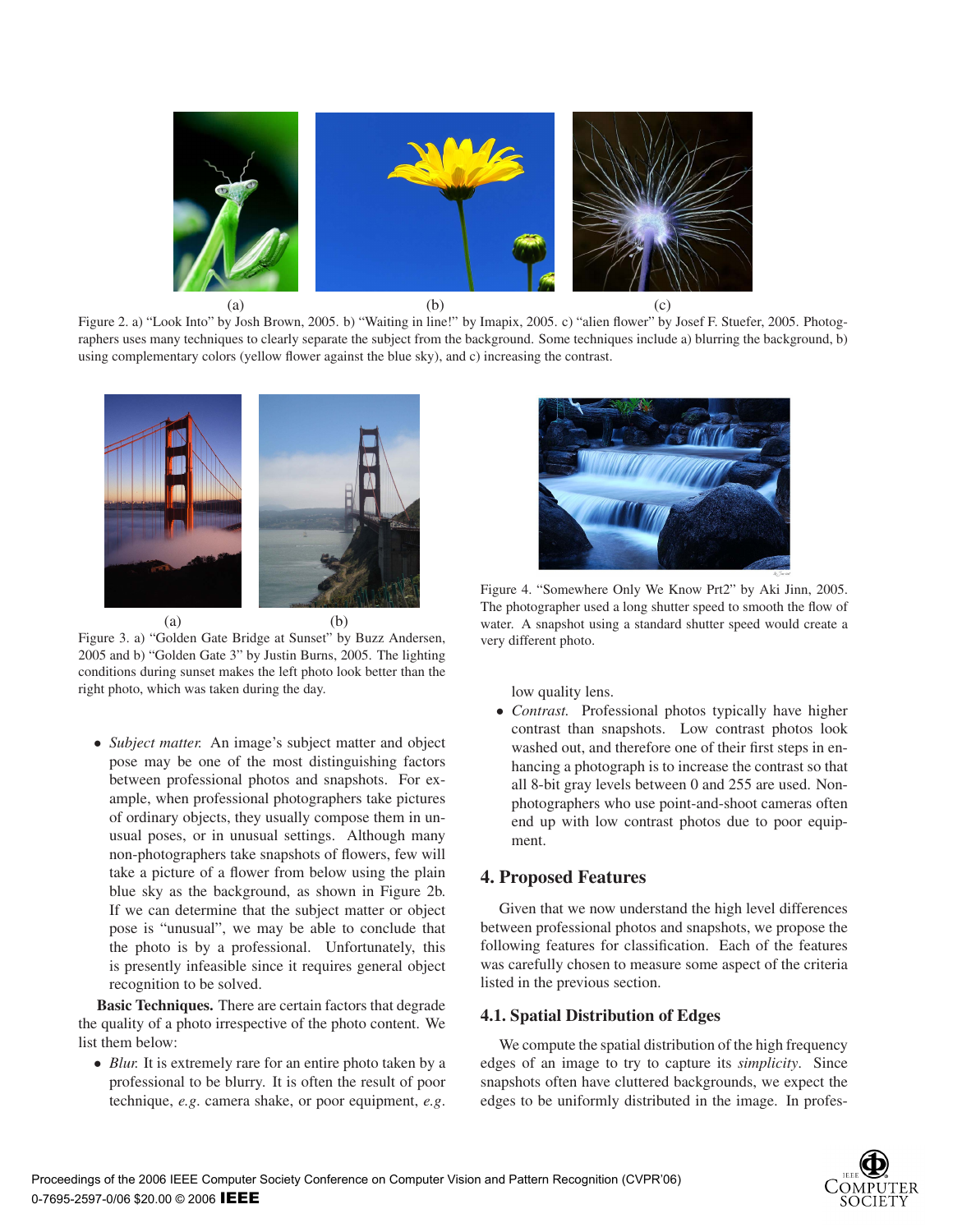

Figure 5. Edge maps from a) the snapshot in Figure 1b and b) the dandelion in Figure 2b. There are more edges near the borders of the snapshot due to background clutter.

sional photos, the subject is well defined, in focus, and may be the only place where high frequency edges are found. Therefore, we expect the edges in professional photos to be clustered near the center of the image, where the subject is usually found.

We implement edge spatial distribution feature extractor as follows. First, we apply a  $3 \times 3$  Laplacian filter with  $\alpha =$ 0.2 to the image, and take its absolute value to ignore the direction of the gradients. For color images, we apply the filter to each of the red, green, and blue channels separately and then take the mean across the channels. Finally, we resize Laplacian image size to  $100 \times 100$  and normalize the image sum to 1. This allows us to easily calculate the edge spatial distribution of the professional photos and snapshots by taking the mean across all the Laplacian images in each set. Let  $M_p$  and  $M_s$  be the mean Laplacian image of the professional photos and snapshots, respectively. We use the  $L_1$  distance to measure the distance between the probe's Laplacian image, L, and the mean Laplacian images. The quality of the probe image is defined as

$$
q_l = d_s - d_p, \text{ where } (1)
$$

$$
d_s = \sum_{x,y} |L(x,y) - M_s(x,y)| \text{ and } (2)
$$

$$
d_p = \sum_{x,y} |L(x,y) - M_p(x,y)|. \tag{3}
$$

Figure 5a shows the Laplacian image from the snapshot in Figure 1b and similarly, Figure 5b shows the edges in the dandelion photo in Figure 2b. Clearly, there are more edges near the border of the snapshot than the dandelion photo due to background clutter.

Another way to measure the compactness of the spatial distribution of edges is to measure the amount of area that the edges occupy. We calculate the area of the bounding box that encloses the top 96.04% of the edge energy. We expect cluttered backgrounds to produce a large bounding box, and well defined subjects to produce a smaller bounding box. The area of the bounding box is calculated by projecting the Laplacian image  $L$  onto the  $x$  and  $y$  axes independently, so that

$$
P_x(i) = \sum_y L(i, y), \tag{4}
$$

$$
P_y(j) = \sum_x L(x, j). \tag{5}
$$

Let  $w_x$  and  $w_y$  be the width of 98% mass of the projections  $P_x$  and  $P_y$ , respectively. The area of the bounding box is  $w_x w_y$ , and the quality of the image  $q_a$  is  $1 - w_x w_y$ . For Figures 5 a and b, the bounding box area is 0.94 and 0.56, respectively.

#### **4.2. Color Distribution**

This feature tries to identify the differences in the color palette used by professional photographers and nonphotographers. Each training image is transformed into a high dimensional color histogram, and we use a kNN algorithm to determine whether the probe image is more like a professional photo or a snapshot. We expect that the photos in each set will form non-overlapping clusters, which allows the nearest neighbors of the probe image to determine its class.

We implement the color distribution feature as follows. For each image, we quantize the red, green, and blue channels into 16 values. A  $4096 = 16<sup>3</sup>$  bin histogram is created which gives the count of each quantized color present in the image. The histogram is normalized to unit length, as the images are of different sizes and thus would give different absolute counts. We use the  $L_1$  metric to calculate the distance between histograms, which we found to give the best result. For each probe image, we find its  $k = 5$  nearest neighbors and calculate its quality  $q_{cd}$ , where

$$
q_{cd} = n_p - n_s,\t\t(6)
$$

and  $n_p$  and  $n_s$  are the number of neighbors that are professional photos and snapshots, respectively.

#### **4.3. Hue Count**

The hue count of a photo is a measure of its *simplicity*. Most professional photos look more colorful and vibrant than snapshots. Surprisingly, the number of unique hues they contain is actually less than snapshots, although each color may be rich in tones (brightness and saturation levels). A snapshot of a cluttered scene contains many objects, each with its own color. Figure 2 shows three high quality photos with very low hue counts. We calculate the hue count of an image as follows. The hue count for grayscale images is 1. Color images are converted to its HSV representation. We only consider pixels with brightness values in the range  $[0.15, 0.95]$  and saturation  $s > 0.2$  because the hue calculation would be inaccurate otherwise. A 20-bin histogram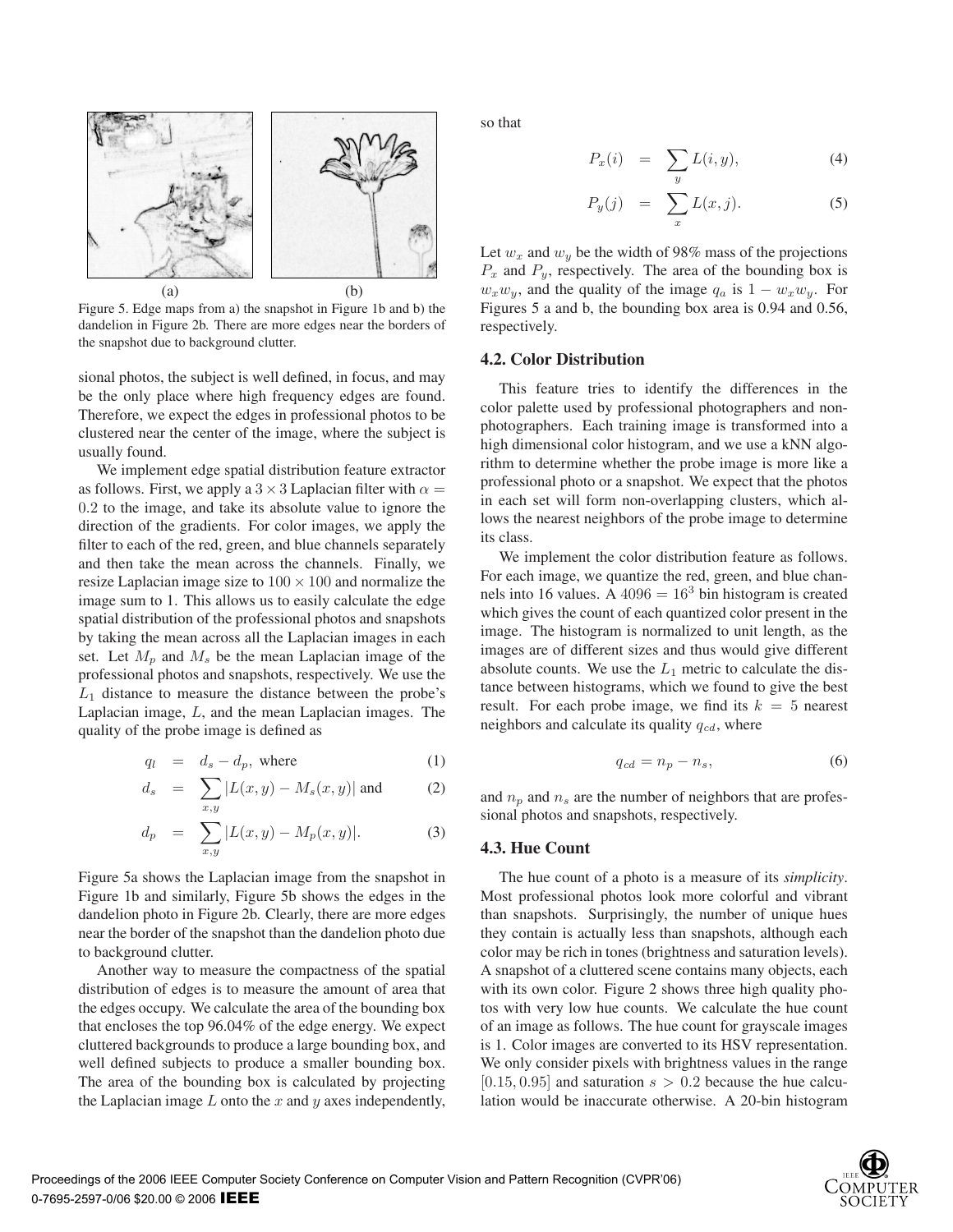H is computed on the good hue values. Let  $m$  be the maximum value of the histogram. Let  $N$  be the set of bins with values greater than αm, *i.e*.,

$$
N = \{i \mid H(i) > \alpha m\}.
$$
 (7)

The quality of a photo is  $q_h$ , where

$$
q_h = 20 - ||N||. \t\t(8)
$$

 $\alpha$  controls the noise sensitivity of the hue count and we found  $\alpha = 0.05$  to produce good results on our training set. Using this algorithm, we find that the hue count for "photog in the flowers" is 3 while the hue count for "Picture of a picture..." is 11 (see Figure 1).

#### **4.4. Blur**

A blurry photo of a scene is almost always worse than a sharp photo of the same scene. In professional photos, there is always some part of the photo that is sharp and in focus. Blur estimation is difficult in itself and there has been previous work in this area [11, 16]. We decided to use both Tong *et al*.'s blur estimation technique [16] and combine it with our own, which we found to give the best results. We model a blurred image  $I_b$  as the result of a Gaussian smoothing filter  $G_{\sigma}$  applied to an otherwise sharp image  $I_s$ , *i.e*.,

$$
I_b = G_{\sigma} * I_s. \tag{9}
$$

We would like to recover the smoothing parameter  $\sigma$  given only the blurred image  $I<sub>b</sub>$ . The image quality would be inversely proportional to  $\sigma$ . Let us assume that the frequency distribution for all sharp photos  $I_s$  is approximately the same. We can estimate the maximum frequency of the image  $I<sub>b</sub>$  by taking its two dimensional Fourier transform and counting the number of frequencies whose power is greater than some threshold  $\theta$ . In other words, let the two dimensional Fourier transform be denoted by

$$
F = FFT(I_b). \tag{10}
$$

Let the set of frequencies present in  $I<sub>b</sub>$  be denoted by

$$
C = \{(u, v) | |F(u, v)| > \theta\}.
$$
 (11)

Since the Gaussian filter  $G_{\sigma}$  only removes high frequencies, the maximum frequency present in the image is equal to  $||C||$ . Thus, we define the image quality as

$$
q_f = \frac{||C||}{||I_b||} \sim \frac{1}{\sigma},
$$
\n(12)

where the normalizing constant  $||I_b||$  is the size of the image. The parameter  $\theta$  is needed because a Gaussian filter does not produce a sharp cutoff of high frequencies and also for robustness against noise in the image. We use  $\theta = 5$  for



Figure 6. An illustration of how we compute the contrast of an image. We compute its gray level histogram and measure the width of the middle 98% gray level mass.

our experiments. Finally, we combine our blur estimation with Tong *et al*.'s using the classifier discussed in Section 5. The quality calculated for the professional photo and snapshot in Figure 1 is 0.91 and 0.58, respectively.

### **4.5. Low Level Features**

We describe two low level features that are particularly important for photo quality assessment – contrast and brightness. Professional photos usually have higher contrast than snapshots. We measure the contrast of an image as follows. First, we compute the gray level histogram  $H_r$ ,  $H_q$ , and  $H_b$  for each of the red, green, and blue channels, respectively. Then, we compute the combined histogram  $H$ , where

$$
H(i) = H_r(i) + H_b(i) + H_g(i).
$$
 (13)

The combined histogram  $H$ , shown in Figure 6, is normalized to unit length, as each image is of different size. The contrast quality,  $q_{ct}$ , is equal to the width of the middle 98% mass of the histogram. The contrast calculated for the high and low quality photos in Figure 1 is 254 and 226, respectively.

Most cameras will automatically adjust a photo's brightness approximately 50% gray. However, professionals recognize that the exposure (brightness level) required for the subject and the background could be quite different. Therefore, they will adjust the exposure to be correct on the subject only, causing the average brightness for the entire photo to deviate from 50% gray. In some cases where the background is pure black or white, the deviation could be quite severe. The larger the deviation, the more likely that the photo was taken by a professional. We calculate the photo's average brightness, b, which the classifier can use.

#### **5. Classification**

Given our list of quality metrics,  $q_i$ , we want a principled method to combine them into an overall quality metric,  $q_{all}$ . A naive method might use a weighted linear combination of the quality metrics. However, the quality metrics we defined are not linear, for example a photo's contrast. Therefore, we use a naive Bayes classifier to combine the quality metrics.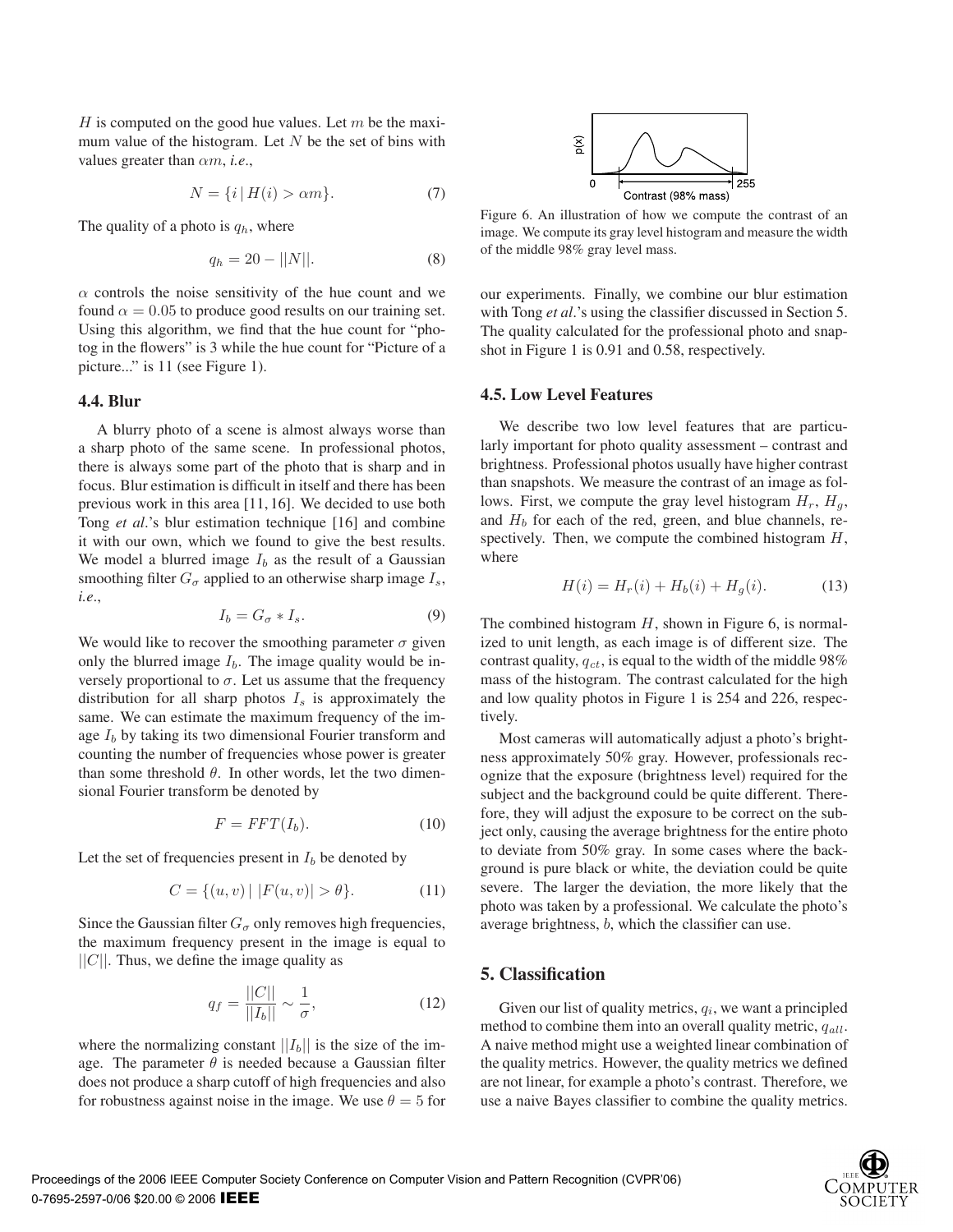Define the overall quality metric,

$$
q_{all} = \frac{P(Prof \mid q_1 \dots q_n)}{P(Snap \mid q_1 \dots q_n)} \tag{14}
$$

$$
= \frac{P(q_1 \ldots q_n \mid Prof)P(Prof)}{P(q_1 \ldots q_n \mid Sanap)P(Snap)}, \qquad (15)
$$

by Bayes rule. Assuming independence of the quality metrics given the class,

$$
q_{all} = \frac{P(q_1 \mid Prof) \dots P(q_n \mid Prof)P(Prof)}{P(q_1 \mid Sanap) \dots P(q_n \mid Sanap)P(Snap)}.
$$
 (16)

Our data contains equal numbers of professional photos and snapshots, and therefore  $P(Prof)$  and  $P(Snap)$  can be dropped from the equations. It is important to note that not all of our features are independent, *i.e*. the edge spatial distribution and the edge bounding box area. Further investigation of learning techniques and classifier performance is left for future work.

### **6. Experimental Results**

### **6.1. Dataset**

It is difficult to acquire a large and diverse set of photos for training and testing. Previous work in no-reference quality assessment had very small datasets [13, 15] because manual labeling is labor intensive. Tong *et al*. used a homogeneous stock photo database, the Corel image database [1], for testing [17]. The Corel database has categories, *e.g*. sunset, that are very easy to separate from the rest of the dataset due to its content, and not its quality. Instead, we acquire our data by crawling a photo contest website, DPChallenge.com. It contains a diverse set of high and low quality photos from many different photographers. Further, the photos have been rated by its community of users, giving us ground truth on the quality of each photo. Users can rate a photo from 1 to 10, and we used the photo's *average rating* as the ground truth. From this web site, we crawled a total of 60,000 photos by 40,000 different photographers. Each photo has been rated by at least a hundred users, giving high confidence to the user ratings. The top and bottom 10% of the photos were extracted and assigned as high quality professional photos and low quality snapshots, respectively. Since quality is such a subjective measure, we wanted to use only the photos with clear consensus on their quality and thus we chose to ignore the middle 80% of the photos. From each set, half of the photos ( $\approx 3000$ ) were used for training and the other half for testing. Some of the photos, especially the high quality ones, contain borders which we removed using a simple color counting algorithm in order to reduce bias in our results.

### **6.2. Feature Performance**

Two of our features, the edge spatial distribution feature and the hue count feature, are non-intuitive and thus



Figure 7. Edge spatial distribution for the a) professional photos  $(M_p)$  and b) snapshots  $(M_s)$ . The edges are concentrated more in the center for professional photos and more uniformly distributed in snapshots. There is more background clutter which generate high frequency edges near the borders of snapshots.

we show two results that confirm our hypotheses. Figure 7 shows the edge spatial distribution of the professional photos and snapshots. We see that the distribution is more peaked towards the center for the professional photos, whereas the distribution is more flat for the snapshots. This confirms our belief that the subject is well defined and is usually centered in professional photos. Snapshots, on the other hand, contain a lot of background clutter, which will generate more high frequency edges. When we measured the average hue count of the professional photos and snapshots, we found that the hue count for professional photos is indeed lower. We found that 36% of the professional photos have hue counts of 1 or 2, as opposed to only 27% for the snapshots. This is due to the careful color selection by the professionals, and their desire to keep the photos as simple as possible.

We now give classification results of each individual feature, and also the combined result using our naive Bayes classifier. For each quality metric, we plot a precision-recall curve to show its discriminatory power. We set a threshold on the quality metric and count the number professional photos and snapshots above the threshold. As a reminder,

$$
recall = \frac{\# \ professional \ photos \ above \ threshold}{total \# \ professional \ photos} \quad (17)
$$

and

$$
precision = \frac{\# \ professional \ photos \ above \ threshold}{\# \ photos \ above \ threshold}
$$
\n(18)

Since we have the same number of professional photos and snapshots in testing set, random selection into the set will give a precision of 0.5. Therefore, the axis showing the precision on our graphs start at 0.5, the worse that any reasonable algorithm can do.

Figure 8 shows the results from each of our quality metrics. We see that all of the metrics do significantly better

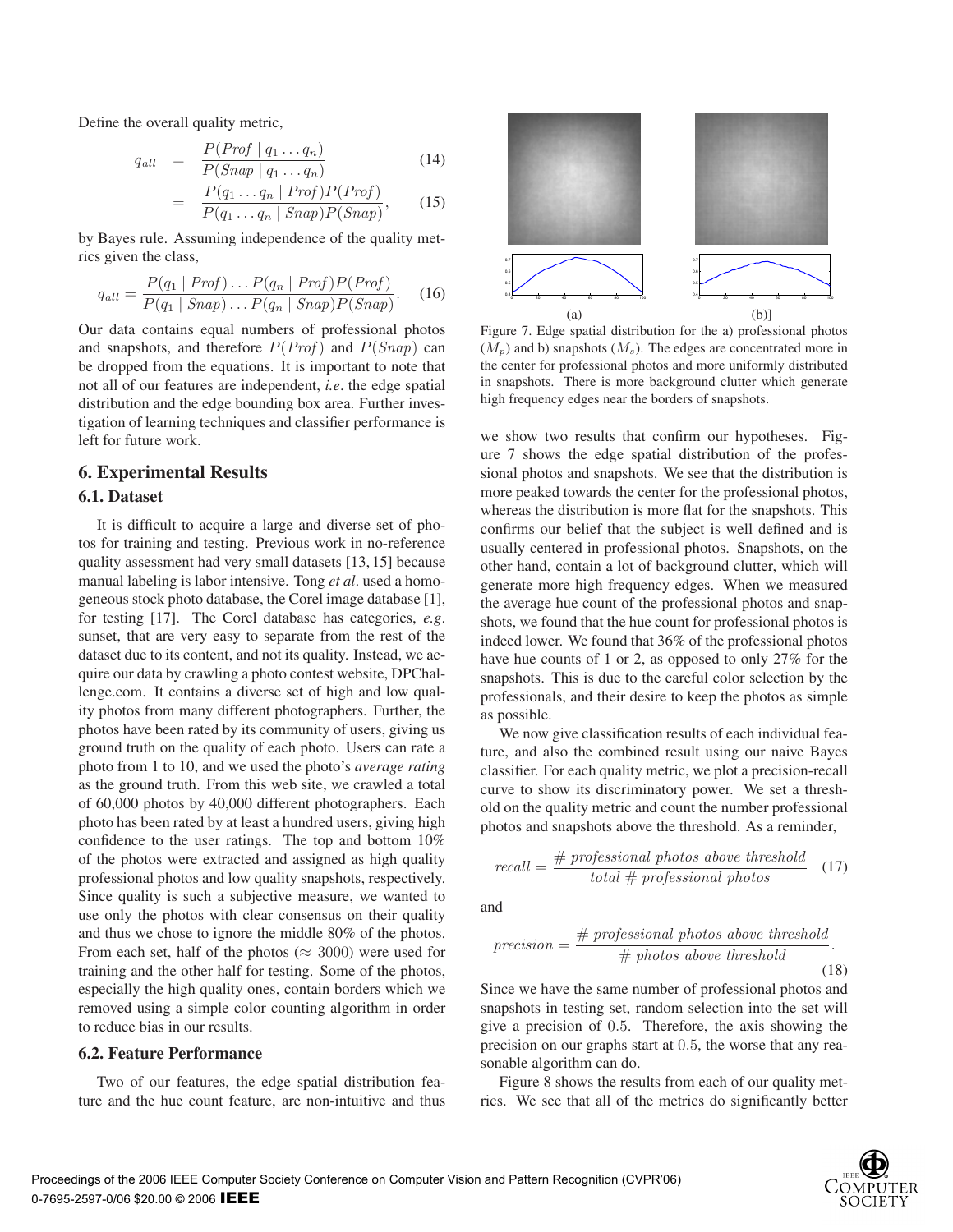

Figure 8. Individual and combined results for each of our quality metrics. The blur feature is the most discriminative metric. The naive Bayes classifier can successfully combine each of the quality metrics to produce the best results, with an equal error rate of 28%. Note that for low recall, our classifier is able to achieve over 90% precision.

than chance in discriminating between professional photos and snapshots. Figure 8 also shows the combined results using our naive Bayes classifier, which is able to achieve an equal error rate of 27.8%. For our dataset, we find that the blur detector is the most discriminative of the quality metrics. This is not surprising since blurry photos are never rated highly, and so if we detect blurry photo, we can be sure that it is low quality.

Using the binaries supplied by Tong *et al*. [17], we compare our methods on the same dataset. Despite using a much smaller set of features, we are able to achieve the same results (27.8% vs. 27.8%). If we combine all of the features and train using Real-AdaBoost, we reduce the error rate to 24.0%. This shows that our features are less complex, just as powerful, and significantly different than previous work.

Because of the subjective nature of this problem, it is inherently difficult to separate the two classes. It is possible for someone to rate a professional photograph poorly, and vice versa. We show the difficulty of this classification task by plotting the ratings distribution of the high and low quality photos in Figure 9. The high and low quality photos were determined by the *average* user ratings, and therefore distribution of the *individual* ratings could overlap. Despite the fact that we only choose the top and bottom 10% of the photos for each of the two classes, there is still significant overlap in the individual rating distributions. However, we expect the class separability to improve if we restrict the testing set to a smaller size, for example the top and bottom 2%. Table 1 shows the results of an experiment where we tested on the top and bottom 2-8% of the images while keeping the training set constant. The error rate dropped to 19% when we test on the top and bottom 2% of the ranked images, which further confirms that our features match the user's perceptual criteria in judging photos.

#### **6.3. Web Image Search**

To demonstrate the effectiveness of our algorithm on a real application, we use it to rank the images retrieved from a web search application. For this type of application, the precision of the algorithm is much more important than its



Figure 9. Distribution of people's ratings of professional photos and snapshots. There is significant overlap in the distributions, meaning there is ambiguity in the perceived quality of the photos.

|                                 | Testing on top and bottom $n\%$ |       |    |       |     |
|---------------------------------|---------------------------------|-------|----|-------|-----|
|                                 | $10\%$                          | $8\%$ | 6% | $4\%$ | 2%  |
| Error rate $28\%$ $26\%$ $24\%$ |                                 |       |    | 23%   | 19% |

Table 1. The difference between high and low quality photos are exaggerated when we use a smaller test set. Our error rate decreases as well, which suggests our quality metrics match the perceptual criteria in judging photos.

recall. For example, if a user searches the web for images of German Shepherds, the user only cares that the top 10 images returned are high quality. As shown in Figure 8, our algorithm is able to achieve a precision greater than 90% on the DPChallenge dataset, meaning that 9 out of the top 10 results are high quality photos. Figure 10 shows qualitatively the results of three example search queries. We used Google and Flickr to search for images of "Statue of Liberty", "apple", and "cow". The retrieved images were then ranked by our quality assessment algorithm. We see that *all* top three ranked images are of high quality, and the bottom three ranked images are of low quality.

#### **7. Conclusions**

We presented a system for classifying high and low quality photographs. First, we analyzed the perceptual differences between the two classes, and then we designed features to extract those differences. Using a diverse and difficult set of images crawled from the web, we trained our classifier to use our features. On this dataset, we achieve a